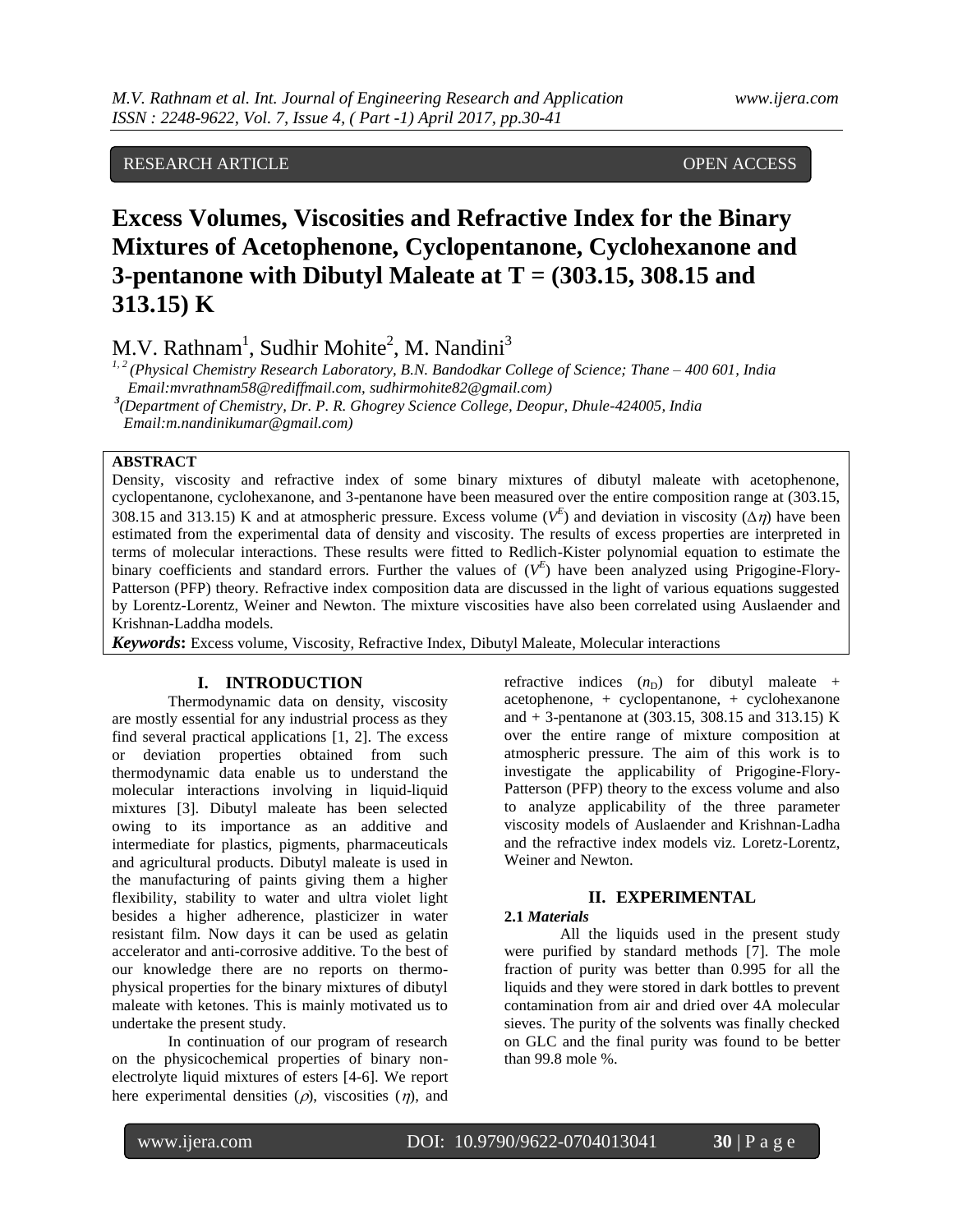#### **2.2** *Apparatus and Procedures*

Mixtures of different compositions were prepared for each binary system in airtight bottles. Mass measurements accurate to  $\pm$  0.01 mg were made on digital electronic balance (Mettler, AE 240 Switzerland). The uncertainty in the mole fraction thus estimated was found to be less than  $\pm$  1 x 10<sup>-4</sup>. Densities of pure liquids and their binary mixtures were determined using a Rudulph research analytical digital densimeter (DDH-2910 USA). The instrument calibration has been described earlier [8]. The uncertainty in the density measurement was found to be  $\pm$  3 x 10<sup>-4</sup> g.cm<sup>-3</sup>. The viscosities of pure liquids and their mixtures were determined using an Ubbelhode viscometer. The flow time of each sample was measured by suspending viscometer in a low temperature viscometer bath (Cat No: KVB-04/SP, Sr. No: 2KX-03-375, Watts 1500, Volts 1-230) supplied by S. Kumar Mumbai, India. The temperature of the viscometer bath was controlled within  $\pm$  0.01K. The uncertainty in dynamic viscosities is of the order of  $\pm$  0.003 mPa.s. Refractive indices of pure liquids and their mixtures were measured using a refractometer (RM40, Metteler Toledo, Switzerland) with an uncertainty of + 0.0004. The instrument has built-in solid state thermostat of temperature range (5 to 100° C) with an uncertainty of  $\pm$  0.1°C. The calibration of the instrument was carried out by dry air and water at a required temperature.

#### **III. RESULTS AND DISCUSSION**

The experimental values of densities  $(\rho)$ , excess volumes  $(V^E)$ , viscosities  $(\eta)$ , refractive indices  $(n_D)$ of at (303.15, 308.15 and 313.15) K are listed as a function of mole fraction in Table 1. The density values have been used to calculate excess volumes  $V^E$ using the following relation

 $V^{E} = (x_1M_1 + x_2M_2) / \rho - (x_1M_1/\rho_1 + x_2M_2/\rho_2)$  (1) Where  $\rho$  is the density of the mixture and  $(x_1, M_1)$  and  $\rho_1$ ) and (*x*<sub>2</sub>, *M*<sub>2</sub> and  $\rho_2$ ) are the mole fractions, molar masses, and densities of pure components 1 and 2 respectively. The variation in excess volume with mole fraction of the studied binary mixtures is displayed in Fig.1. The  $V^E$  values are found to be negative over the entire range of composition exhibiting negative curves. The  $V^E$  of mixtures is mostly influenced by chemical, structural and physical effects. The close observation of Fig.1 indicates that molecular interactions between ester and ketones are most favored in the region of  $x_1 = 0.5$ with minima. This may be attributed to variable size and shapes of acetophenone, cyclopentanone, cyclohexanone and 3-pentanone molecules causing

strong interactions with ester molecule. In the present study the negative  $V^E$  values may indicate that volume reducing factors are dominant over the expansion factors. Fig.2 shows that deviation in viscosity  $(\Delta \eta)$ . The viscosity deviations  $\Delta \eta$  were calculated using the relation

$$
\Delta \eta = \eta - (x_1 \eta_1 + x_2 \eta_2) \tag{2}
$$

where  $\eta$  is the dynamic viscosity of the mixture and  $\eta_1$  and  $\eta_2$  are the viscosities of pure components respectively.

The excess molar volumes and the deviations in the viscosities were fitted to Redlich-Kister [9] equation of the type

$$
\Delta y = x_1 (1 - x_1) \sum_{i=0}^{n} A_i (2 x_1 - 1)^i
$$
 (3)

Where  $\Delta y$  is either  $V^E$  or  $\Delta \eta$  and '*n*' is the degree of polynomial. Coefficients A*<sup>i</sup>* were obtained by fitting equation (3) to experimental results using a least squares regression method. In each case, the optimum number of coefficients is ascertained from an examination of the variation in standard deviation  $(\sigma)$ . The variation in standard deviations  $(\sigma)$  was calculated by using the relation

$$
\sigma(y) = \left[\sum (y_{\text{obs}} - y_{\text{cal}})^2 / (n - m)\right]^{1/2}
$$
 (4)

where '*n*' represents the number of data points and '*m*' is the number of coefficients. The calculated values of the polynomial coefficients along with their standard deviations ( $\sigma$ ) are given in Table 2. It is observed that the  $\Delta \eta$  values are negative for mixtures of acetophenone and 3-pentanone, while for mixtures of cyclopentanone and cyclohexanone  $\Delta \eta$  values are completely positive over the entire mole fraction range of dibutyl maleate. Further it is observed that the values are more negative for 3-pentanone and less negative for acetophenone. However the negative deviation decreases with increase in temperature. Likewise for mixtures of cyclopentanone the  $\Delta \eta$ values are less positive as compared to cyclohexanone indicating the effect of temperature on mixtures. A close observation of Fig. 1 and 2 reveals that the isotherms do not follow common trend indicating a clear idea that the strength of specific or dispersion forces is not the only factor influencing the deviation in mixture viscosities [10]. The shape and size of the liquid components are also responsible factors.

#### **3.1** *Correlation of Mixture Viscosities:*

Molecular models have been developed and utilized to obtain further understanding of liquid mixture viscosity. Generally the models have been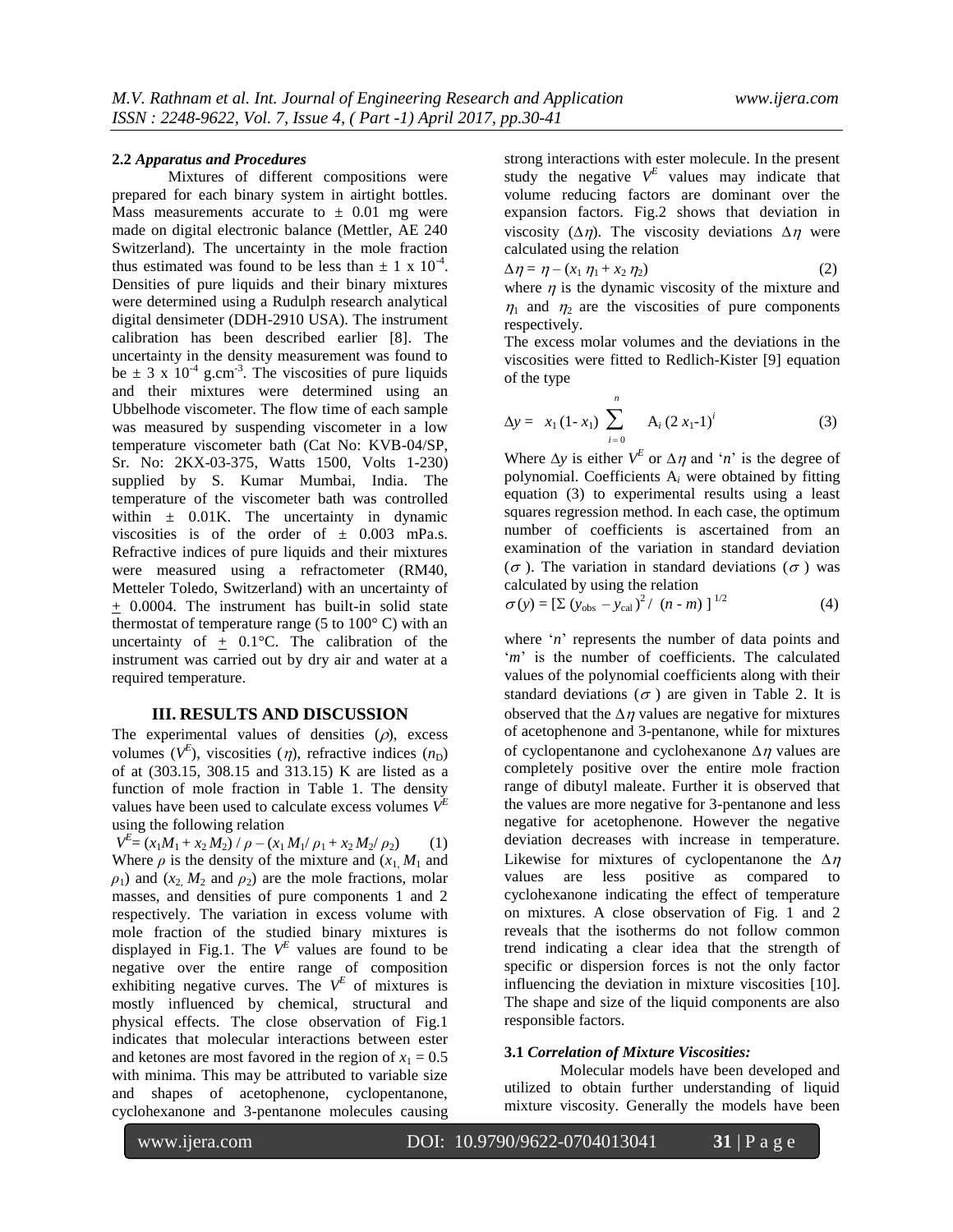indicative that interaction terms are essential in prediction of mixture viscosity behavior. Unfortunately determination of the interaction terms has been by data fitting and so the shortcomings of these models are similar to the correlations except that at least the adjustable parameters have some physical interpretation. Reid et al [11] and Monnery et al [12] have reviewed several mixture viscosity models to correlate the mixture viscosities. In this report we have correlated the experimental mixture viscosities using the Auslaender and Krishnan-Laddha models.

#### *3.1.1 Auslaender model:*

Auslaender [13 ] proposed a suitable equation for experiemental viscosity data as

 $\eta = \eta_1 x_1 (x_1 + B_{12} x_2) + \eta_2 (A_{21} x_2 (B_{21} x_1 + x_2)) / x_1 (x_1$  $+ B_{12} x_2) + (A_{21} x_2) (B_{21} x_1 + x_2)$  (5) Where  $A_{21}$ ,  $B_{12}$  and  $B_{21}$  are parameters representing

the binary specific interactions and could be calculated by a least square procedure.

#### *3.1.2 Krishnan-Laddha model:*

The equation proposed by Krishnan-Laddha [14] is based on Eyring's theory of absolute reaction rates [15]. The kinematic viscosities of the binary systems were correlated using following equation

 $\ln v = x_1 \ln v_1 + x_2 \ln v_2 + x_1 \ln M_1 + x_2 \ln M_2 - \ln[(x_1M_1 + x_2) + x_1M_2]$  $+x_2M_2$ ) – 2.303  $x_1 x_2 [B_{12} + C_{12} (x_1 - x_2) +$  $D_{12} (x_1 - x_2)^2$  $\left| \right|$  (6)

Where  $M_1$  and  $M_2$  are molar mass of the pure component and  $B_{12}$ ,  $C_{12}$ ,  $D_{12}$  are the binary viscosity coefficients. The last term of this equation called as the excess free energy of activation for the flow takes into account the deviation of data of binary liquid mixtures from the linear additive behavior of the pure component viscosities.

The predictive abilities of above models was tested by calculating the standard percentage deviation  $\sigma$  (%) between the experimental ( $\eta_{\text{expt}}$ ) and calculated  $(\eta_{cal})$  viscosities as

$$
\sigma(\%) = \left(\underbrace{\frac{1}{n-k} \sum \left\{100 \left(\eta_{\text{expt}} - \eta_{\text{cal}}\right)} \frac{1}{\eta_{\text{expt}}}\right\}^2\right)^{1/2} \tag{7}
$$

where '*n*' represents the number of data points in each set and '*k*' the number of numerical coefficients in the equations.  $\eta$  cal has been obtained from model equations (5 and 6). The calculated interaction parameters of equations (5 and 6) and  $\sigma$  (%) values are given in Table 3. Analysis of these values reveals that for Auslaender model, the  $\sigma$  (%) values are in the

range of  $(0.02-0.91)$  with average  $\sigma$  (%) value as 0.323. While for Krishnan-Laddha model, the  $\sigma$  (%) values are in the range of (0.02-2.60) with average  $\sigma$  (%) value as 0.982 for the studied binary systems. From the analysis of  $\sigma$  (%) values it is evident that Auslaender model predicts the experiemental mixture viscosities more satisfactorily than Krishnan-Laddha model.

#### **3.2** *Applications of Refractive Index Mixing Rules:*

Refractive index is a fundamental physical property of a substance. It is often used to identify a particular substance, confirm its purity, or measure its concentration. There have been several theoretical mixing rules for predicting the refractive index of binary liquid mixtures. Pandey et al [16] have discussed the significance of such mixing rules. Among the various mixing rules the most widely used refractive mixing rules are of Lorentz-Lorentz and Weiner. In the present report we have applied the following mixing rules for the analysis of our experimental refractive index data.

#### *3.2.1 Lorentz-Lorentz* **[17,18]**

 $[n_{12}^2 - 1 / n_{12}^2 + 2] = [n_1^2 - 1 / n_1^2 + 2] \Phi_1 + [n_2^2 - 1 / n_2^2]$  $+2$ ]  $\Phi_2$  (8)

*3.2.2 Weiner* **[17,18]**  $[n_{12}^2 - n_1^2 / n_1^2 + 2 n_1^2] = [n_2^2 - n_1^2 / n_2^2 + 2 n_1^2]$ ](9)

*3.2.3 Newton* **[19]**   $n_{12}^2$ <sup>2</sup>-1 =  $(n_1^2$ -1)  $\Phi_1$  +  $(n_2^2$ -1)  $\Phi_2$  (10)

Where  $n_{12}$  is the refractive index of the binary mixture.  $\Phi_1$  and  $\Phi_2$  are the volume fractions, and  $n_1$ ,  $n<sub>2</sub>$  are the refractive index of pure components 1 and 2 respectively. The predictive ability of equations (8-10) has been tested by calculating the average percentage deviation (APD) between the experimental and calculated values using the following relation

$$
APD = 100 \sum_{i=1}^{n} |n_{Dexp} - n_{Dcal}| / n
$$
 (11)

Where '*n*' is the number of data points. The values of average percentage deviations of the investigated mixtures are given in Table 4. A perusal of refractive index data reveals that these  $n_D$  values decrease with increase in temperature for all the binary liquid mixtures. This decrease may be attributed to the decrease in densities with increase in temperature. Similar behavior has also been observed by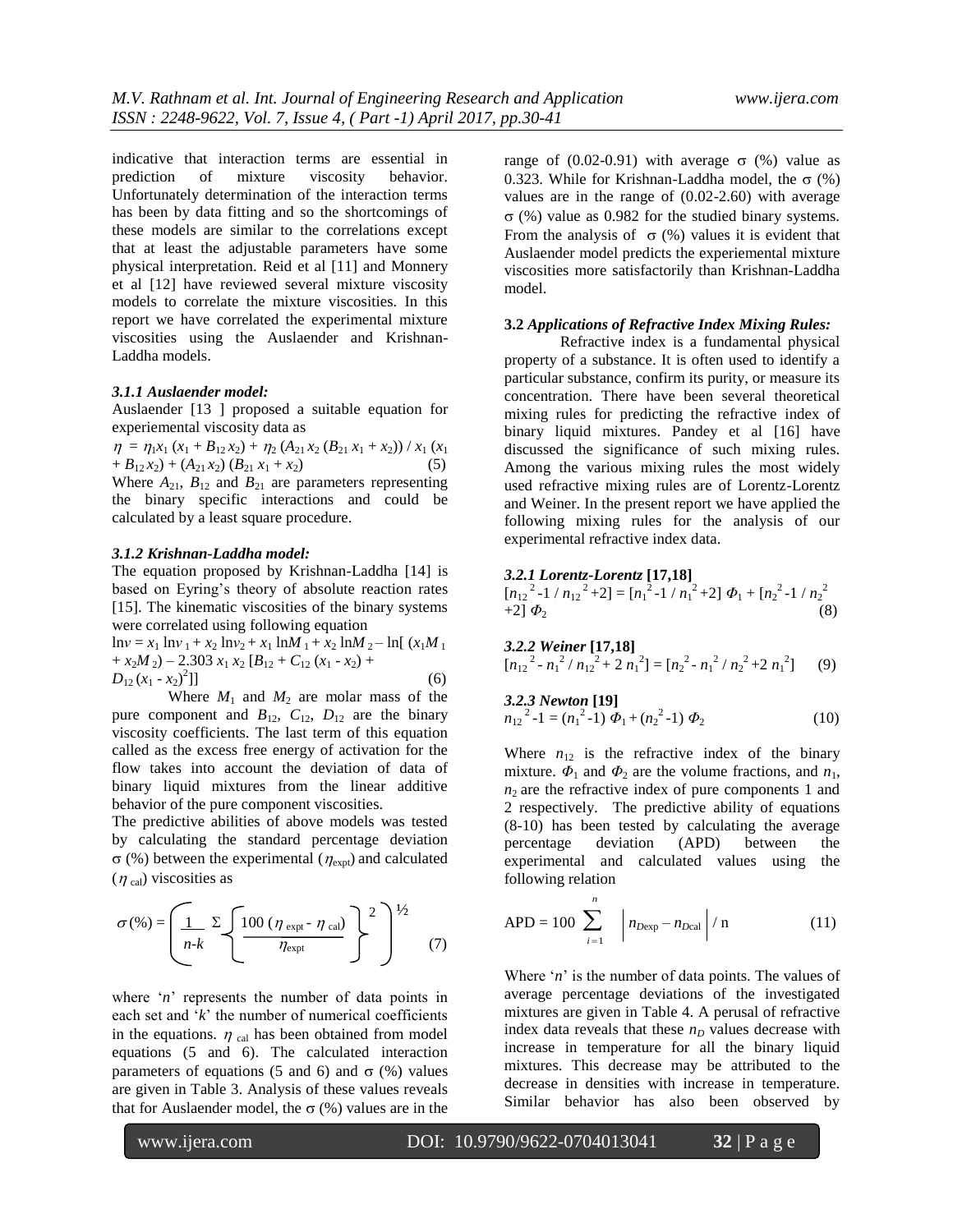Bhatia et al [20], Mehra et al [21] and Navendra et al [22] in their respective studies. Isehunwa et al [23] have also attributed these changes in refractive index to the structural changes which occur during mixing. A close examination of APD values Table 4 reveals that Weiner relation with low APD values predicts  $n_D$ more satisfactorily as compared to Lorentz-Lorentz and Newton relation. The APD values predicted by Newton relation are very large and follow the order

Weiner < Lorentz-Lorentz < Newton Furthermore it was observed that the refractive index values predicted by the studied mixing rules have exactly follow the same trends as that of experimental values, which support the experimental observations.

### **3.3** *Prigogine-Flory-Patterson Theory:*

The Prigogine-Flory-Patterson (PFP) theory was used to correlate the  $V^E$  results for the studied binary mixtures. The details pertaining to PFP theory and different contributions have been reported earlier [24]. The parameters involved for the pure components are obtained by PFP theory and are represented in Table 5. While the values of three contributions of PFP theory to  $V^E$  and the calculated  $V^E$  data at  $x_1 = 0.5$  along with experimental equimolar values of  $V^E$  for each of the binary mixture at the studied temperatures are given in Table 6.

A perusal of Table 6 reveals that the interactional contribution  $V_{\text{(int)}}^E$ , and the free volume  $V_{(fv)}^E$  contribution are positive, while the internal pressure  $V_{\text{(ip)}}^E$  contribution values are negative for the liquid mixtures investigated. Moreover comparison between  $V_{(expt)}^E$  and  $V_{(PFP)}^E$  is made by calculating  $V_{\text{(\text{PFP})}}^E$  values using  $\chi_{12}$  at equimolar composition. On the basis of the present analysis it may be concluded that PFP theory satisfactorily predicts  $V<sup>E</sup>$ values for the binary systems of acetophenone and 3-pentanone with dibutyl maleate. Whereas for cyclopentanone and cyclohexanone studied binary mixtures the predicted  $V^E$  values are larger than the experimental values.

#### **IV. CONCLUSION**

The values of densities, viscosities and refractive indices at (303.15, 308.15 and 313.15) K have been determined over the entire composition range for the binary mixtures of dibutyl maleate with acetophenone, cyclopentanone, cyclohexanone and 3-pentanone. From the experimental data excess volume and deviation in viscosity have been calculated. The data of excess properties showed excellent agreement with Redlich-Kister polynomial. Both positive and negative deviations are observed for deviation in viscosity, while the deviations in excess volumes show completely negative deviations. The Prigogine-Flory-Patterson (PFP) theory applied to the excess volume data correctly predicts the sign of  $V^E$  values for all the studied mixtures. The PFP theory predicts the  $V^E$  values satisfactorily for mixtures of acetophenone and 3-pentanone, while for cyclopentanone and cyclohexanone it predicts values with large difference. Viscosity results were analyzed by using Auslaender and Krishnan-Laddha models. It was observed that Auslaender model predicts the mixture viscosities with low percentage standard deviations as compared to Krishnan-Laddha. The refractive indices of binary mixtures were correlated theoretically from pure component data by using the mixing rules. It was observed that Weiner relation predicts the refractive indices reasonably well. The overall molecular interactions study for binary mixtures of dibutyl maleate with linear, cyclic and aromatic ketones exhibit strong interactions. Hence it may be concluded that size, shape, specific or dispersion forces of components are important factors in molecular interactions between liquid mixtures.

### **ACKNOWLEDGEMENT**

The authors are thankful to Dr (Mrs.) Madhuri K. Pejaver, Principal, B. N. Bandodkar College of Science, Thane (India), for providing necessary facilities in the physical chemistry research laboratory.

#### **REFERENCES**

- [1] M. C. S. Subha, G. Narayana Swamy, M. Eswaribhai, K.S. V. Krishna Rao, Excess volume and viscosity of ethoxy ethanol and nbutylamine, sec-butylamine, tert-butylamine, n-hexylamine, n-octylamine, and cyclohexylamine, *Indian J. Chem*, *43A*, 2004, 1876-1881.
- [2] R. Baskaran, T. R. Kubendran, Thermophysical Properties of para-Anisaldehyde (1) + Chlorobenzene (2) at Temperatures of (303.15, 313.15, and 323.15) K and a Pressure of 0.1 MPa, *J. Chem. Eng. Data*, *53*, 2008, 978-982.
- [3] A. K. Nain, A. Ali, M. Alam, Excess molar volumes of (dimethylsulfoxide + propan-2-ol, or propan-1, 2-diol, or propan-1,2,3-triol) at *T*=303.15 K, *J. Chem. Thermodyn*, *30*, 1998, 1275-1278.
- [4] M. V. Rathnam, S. Mohite, M. S. S. Kumar, Densities, Viscosities, and Refractive Indices of Binary Mixtures of Diethyl Oxalate with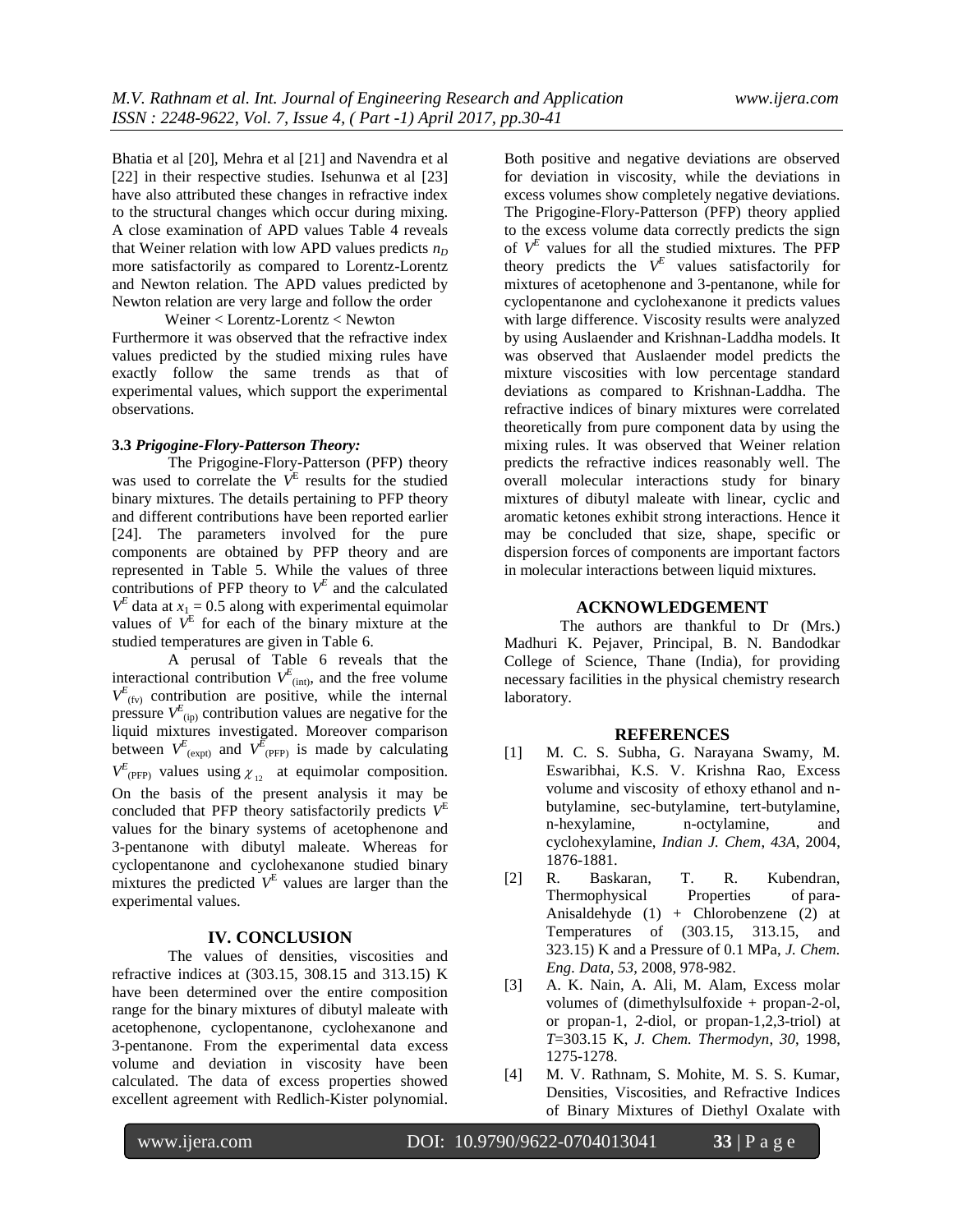Some Ketones at (303.15, 308.15 and 313.15) K, *J. Chem. Eng. Data*, *55*, 2010, 5946-5952.

- [5] M. V. Rathnam, S. Mohite, M. S. S. Kumar, Thermophysical Properties of binary mixtures (dimethyl carbonate + ketones) at  $T = (303.15,$ 308.15 and 313.15) K, *J. Mol. Liq*, *163*, 2011, 170-177.
- [6] M. V. Rathnam, S. Mohite, M. S. S. Kumar, Volumetric, viscometric and optical study of molecular interactions in binary mixtures of diethyl malonate with ketones at  $T = (303.15,$ 308.15 and 313.15) K, *J. Serb. Chem. Soc*, *77(4)*, 2012, 507-521.
- [7] J.A. Riddick, W.B. Bunger, T.K. Sakano, *Organic Solvents*, *Physical Properties and Methods of Purifications*, 2, (Wiley-Interscience, New York, 1986).
- [8] M. V. Rathnam, S. Mohite, M. S. S. Kumar, S. Dharap, Interaction study on Diethyl Maleate + Ketone Binary Mixtures: Application of PFP theory to Excess Volumes, *Int. J. Sci. Eng. & Applied Science*, *1*, 2015, 88-109.
- [9] O. Redlich, A.T. Kister, Algebraic Representation of thermodynamic properties and the classification of solution, *Ind. Eng. Chem*, *40*, 1948, 345-348.
- [10] T. Savitha Jyostna, N. Suryanarayana, Densities and Viscosities of binary liquid systems of acetonitrile with aromatic ketones at 308.15K, *Indian J. Chem*, *44(A)*, 2005, 1365-1371.
- [11] R. C. Reid, J. M. Prausnitz, B. E. Poling, *The Properties of Gases and Liquids*, Chapter 9 (McGraw-Hill, New York 1987), 474.
- [12] W. D. Monnery, W.Y. Svrcek, A.K. Mehrotra, Viscosity: A critical review of practical predictive and correlative methods, *Can. J. Chem. Eng*, *77(4)*, 2012, 507-521.
- [13] G. Auslaender, The Properties of Mixtures, *Brit. Chem. Eng*, *9*, 1964, 610-616.
- [14] M.R.V. Krishnan, G.S, Laddha, Viscosities of Binary Liquid Mixtures. Prediction from Y-X Data, *Ind. Eng. Chem. Fundamen*, *7*, 1968, 324-327.
- [15] S. Glasstone, K. L. Laidler, H. Eyring, *Theory of Rate Process* (McGraw Hill, New York, USA, 1941).
- [16] J. D. Pandey, R. D. Rai, R. K. Shukla, K. P. Tiwari, A. K. Shukla, Relative validity of refractive index mixing rules for

multicomponent systems, *Indian J. Pure and Appl. Phys*, *30*, 1992, 94-96.

- [17] T. M. Aminabhavi, H. T. S. Phayade, R. S. Khinnavar, B. Gopalkrishna, K. C Hansen, Densities, Refractive Indices of Diethylene Glycol, Dimethyl Ether with Ethyl Acetate, Methyl Benzoate, Ethyl Benzoate, and Dimethyl Succinate in the Temperature Range from 298.15 to 318.15 K, *J. Chem. Eng. Data*. *39*, 1994, 251-260.
- [18] A. Z. Tasic, B. D. Djordjevic, D. K. Grozanic, N. Radojkovic, Use of Mixing Rules in Predicting Refractive Indices and Specific Refractivities for some Binary Liquid Mixtures, *J. Chem. Eng. Data*. *37*, 1992, 310- 313.
- [19] S. S. Jr. Kurtz, A. L. Ward, The refractivity intercept and the specific refraction equation of Newton. I. Development of refractivity intercept and comparison with specific refraction equations, *J. Franklin. Inst*, *222*, 1936, 563-592.
- [20] S. C. Bhatia, N. Tripathi, G. P. Dubey, Refractive index of binary liquid mixtures of decane + benzene and hexadecane + benzene or  $+$  hexane at 303.15 K, 308.15K and 313.15K, *Indian J. Chem*, *41A*, 2002, 266-269.
- [21] R. Mehra, Application of refractive index mixing rules in binary systems of hexadecane and heptadecane with n-alkanols at different temperatures, *Proc. Indian Acad. Sci, Chem. Sci*, *115 (2)*, 2003, 147-153.
- [22] K. Navendra, P. Narayanamurthy, Ch. Srinivasu, Refractive indices of binary liquid mixtures at different temperatures, *Asian. J. App. Sci*, *4*, 2011, 535-541.
- [23] S. O. Isehunwa, E. B. Oianisebe, O. O. Ajiboye, S. A. Akintola, Estimation of the refractive indices of some binary mixtures, *Afri. J. Pur. Appl. Chem*, *9(4)*, 2015, 58-64.
- [24] M. V. Rathnam, S. Mohite, M. Nandini, Excess properties of diethyl carbonate + ketone binary mixtures at variable temperatures: Application of PFP theory to excess volumes, *J. Mol. Liq*, *177*, 2013, 229- 236.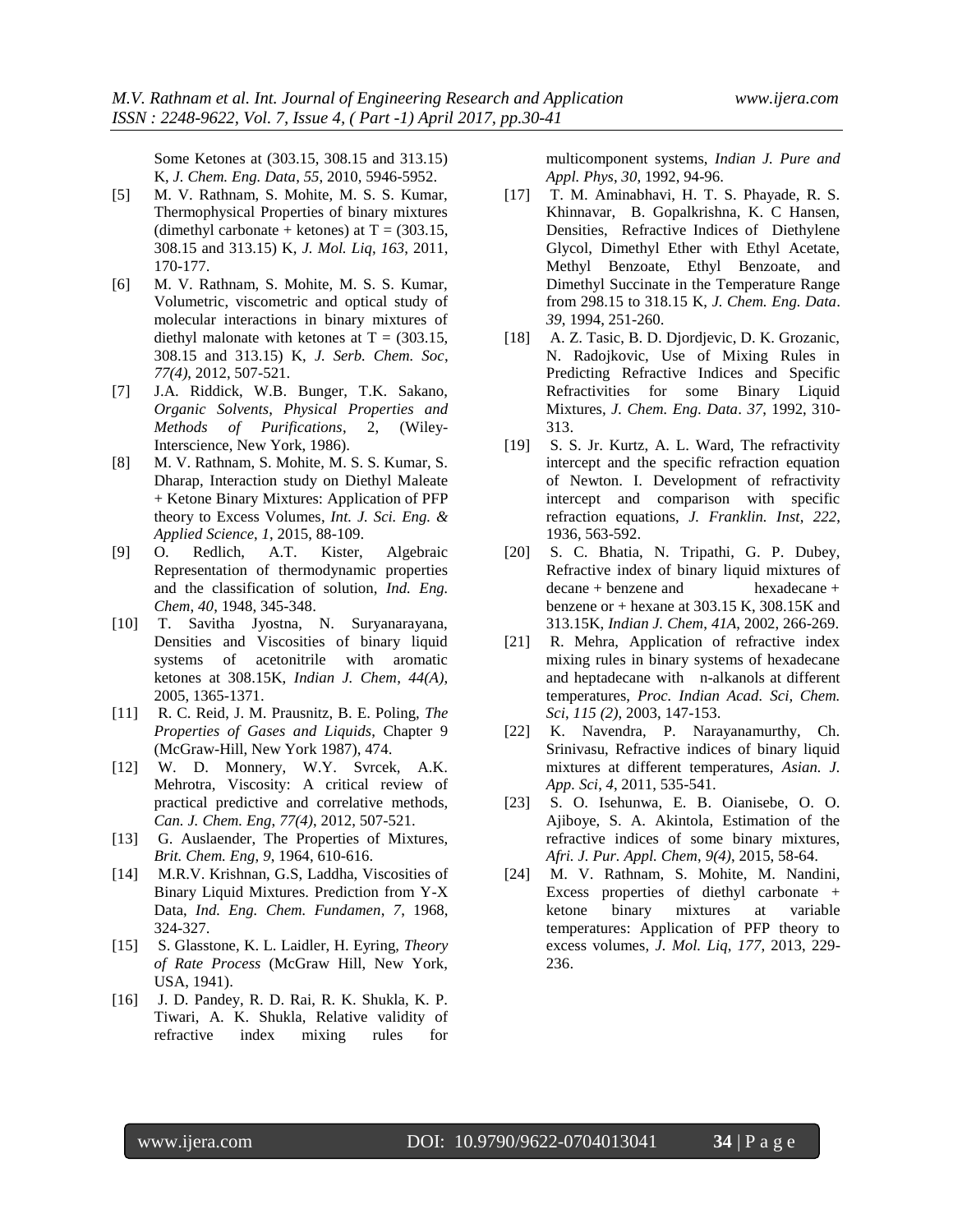| $x_{\rm 1}$   | $\rho$ / g.cm <sup>-3</sup> | $V^{E}/$ cm <sup>3</sup> .mol <sup>-1</sup>                | $\eta$ / mPa.s | $n_{\rm D}$    |
|---------------|-----------------------------|------------------------------------------------------------|----------------|----------------|
|               |                             | Dibutyl Maleate $(1)$ + Acetophenone $(2)$<br>$T=303.15 K$ |                |                |
| 0.0000        | 1.0199                      |                                                            | 1.518          | 1.5294         |
| 0.0545        | 1.0176                      | $-0.127$                                                   | 1.659          | 1.5198         |
| 0.1125        | 1.0151                      | $-0.226$                                                   | 1.810          | 1.5105         |
| 0.2235        | 1.0107                      | $-0.380$                                                   | 2.098          | 1.4956         |
| 0.3359        | 1.0067                      | $-0.495$                                                   | 2.398          | 1.4834         |
| 0.4285        | 1.0036                      | $-0.546$                                                   | 2.654          | 1.4750         |
| 0.5255        | 1.0005                      | $-0.556$                                                   | 2.929          | 1.4674         |
| 0.6215        | 0.9974                      | $-0.493$                                                   | 3.211          | 1.4608         |
| 0.7185        | 0.9944                      | $-0.386$                                                   | 3.500          | 1.4550         |
| 0.8160        | 0.9916                      | $-0.257$                                                   | 3.791          | 1.4500         |
| 0.9156        | 0.9890                      | $-0.118$                                                   | 4.092          | 1.4456         |
| 1.0000        | 0.9870                      |                                                            | 4.346          | 1.4418         |
|               |                             | Dibutyl Maleate $(1) +$ Acetophenone $(2)$                 |                |                |
|               |                             | $T = 308.15 K$                                             |                |                |
| 0.0000        | 1.0169                      |                                                            | 1.378          | 1.5270         |
| 0.0545        | 1.0141                      | $-0.085$                                                   | 1.502          | 1.5169         |
| 0.1125        | 1.0114                      | $-0.174$                                                   | 1.635          | 1.5075         |
| 0.2235        | 1.0064                      | $-0.271$                                                   | 1.893          | 1.4922         |
| 0.3359        | 1.0019                      | $-0.329$                                                   | 2.156          | 1.4800         |
| 0.4285        | 0.9986                      | $-0.358$                                                   | 2.376          | 1.4715         |
| 0.5255        | 0.9954                      | $-0.359$                                                   | 2.609          | 1.4640         |
| 0.6215        | 0.9925                      | $-0.341$                                                   | 2.847          | 1.4576         |
| 0.7185        | 0.9897                      | $-0.283$                                                   | 3.091          | 1.4520         |
| 0.8160        | 0.9870                      | $-0.187$                                                   | 3.338          | 1.4473         |
| 0.9156        | 0.9845                      | $-0.082$                                                   | 3.592          | 1.4433         |
| 1.0000        | 0.9826                      |                                                            | 3.807          | 1.4399         |
|               |                             | Dibutyl Maleate $(1) +$ Acetophenone $(2)$                 |                |                |
|               |                             | $T = 313.15 K$                                             |                |                |
| 0.0000        | 1.0135                      |                                                            | 1.291          | 1.5250         |
| 0.0545        | 1.0103                      | $-0.048$                                                   | 1.402          | 1.5145         |
| 0.1125        | 1.0072                      | $-0.095$                                                   | 1.521          | 1.5047         |
| 0.2235        | 1.0018                      | $-0.148$                                                   | 1.749          | 1.4893         |
| 0.3359        | 0.9971                      | $-0.183$                                                   | 1.981          | 1.4769         |
| 0.4285        | 0.9937                      | $-0.200$                                                   | 2.173          | 1.4685         |
| 0.5255        | 0.9905                      | $-0.204$                                                   | 2.374          | 1.4611         |
| 0.6215        | 0.9876                      | $-0.189$                                                   | 2.574          | 1.4548         |
| 0.7185        | 0.9849                      | $-0.154$                                                   | 2.778          | 1.4494         |
| 0.8160        | 0.9824                      | $-0.104$                                                   | 2.984          | 1.4449         |
| 0.9156        | 0.9801                      | $-0.051$                                                   | 3.196          | 1.4411         |
| 1.0000        | 0.9783                      |                                                            | 3.377          | 1.4380         |
|               |                             | Dibutyl Maleate $(1) + Cyclopentanone (2)$                 |                |                |
|               |                             | $T=303.15 K$                                               |                |                |
| 0.0000        | 0.9385                      |                                                            | 0.999          | 1.4335         |
| 0.0705        | 0.9487                      | $-0.237$                                                   | 1.242          | 1.4340         |
| 0.1410        | 0.9570                      | $-0.466$                                                   | 1.489          | 1.4348         |
| 0.2755        | 0.9680                      | $-0.728$                                                   | 1.961          | 1.4362         |
| 0.3565        | 0.9726                      | $-0.801$                                                   | 2.242          | 1.4369         |
|               |                             |                                                            |                |                |
| www.ijera.com |                             | DOI: 10.9790/9622-0704013041                               |                | $35$   P a g e |

| <b>Table 1:</b> Mole Fraction $(x_1)$ , Densities ( $\rho$ ), Excess Volumes ( $V^E$ ), Dynamic Viscosities ( $\eta$ ), Refractive Index ( $n_D$ ) |
|----------------------------------------------------------------------------------------------------------------------------------------------------|
| for the Binary Mixtures                                                                                                                            |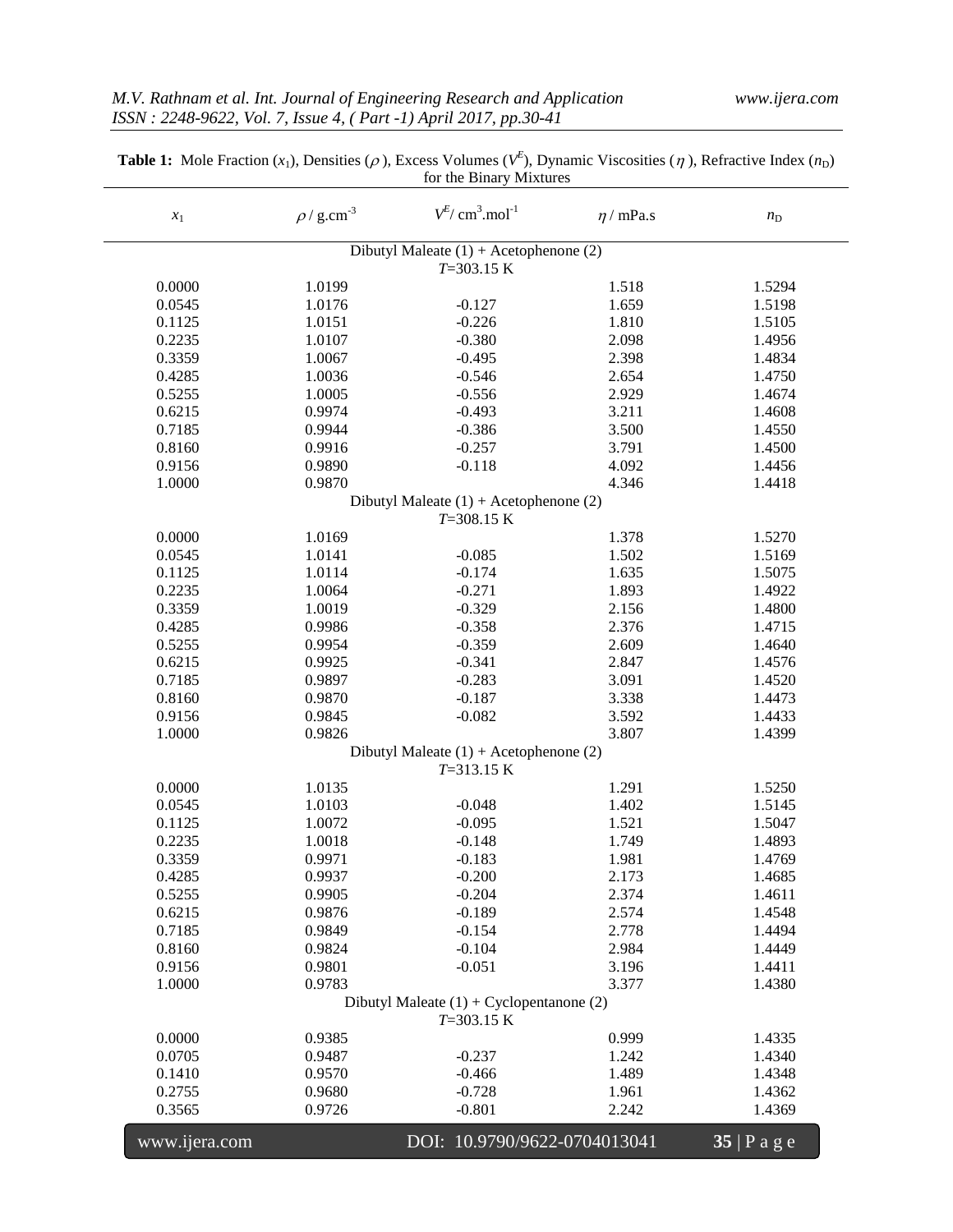| 0.4418 | 0.9765 | $-0.848$                                   | 2.534 | 1.4376 |
|--------|--------|--------------------------------------------|-------|--------|
| 0.5318 | 0.9798 | $-0.865$                                   | 2.834 | 1.4384 |
| 0.6318 | 0.9826 | $-0.827$                                   | 3.161 | 1.4391 |
| 0.7398 | 0.9846 | $-0.675$                                   | 3.510 | 1.4399 |
| 0.8416 | 0.9857 | $-0.423$                                   | 3.836 | 1.4407 |
| 0.9150 | 0.9862 | $-0.197$                                   | 4.072 | 1.4412 |
| 1.0000 | 0.9870 |                                            | 4.346 | 1.4418 |
|        |        | Dibutyl Maleate $(1) + Cyclopentanone (2)$ |       |        |
|        |        | $T = 308.15 K$                             |       |        |
| 0.0000 | 0.9339 |                                            | 0.927 | 1.4310 |
| 0.0705 | 0.9445 | $-0.279$                                   | 1.145 | 1.4315 |
| 0.1410 | 0.9527 | $-0.499$                                   | 1.363 | 1.4322 |
| 0.2755 | 0.9637 | $-0.763$                                   | 1.772 | 1.4337 |
| 0.3565 | 0.9685 | $-0.865$                                   | 2.016 | 1.4346 |
| 0.4418 | 0.9724 | $-0.914$                                   | 2.265 | 1.4355 |
| 0.5318 | 0.9757 | $-0.933$                                   | 2.525 | 1.4363 |
| 0.6318 | 0.9784 | $-0.878$                                   | 2.805 | 1.4370 |
| 0.7398 | 0.9804 | $-0.726$                                   | 3.100 | 1.4378 |
| 0.8416 | 0.9815 | $-0.473$                                   | 3.376 | 1.4387 |
| 0.9150 | 0.9820 | $-0.245$                                   | 3.576 | 1.4392 |
| 1.0000 | 0.9826 |                                            | 3.807 | 1.4399 |
|        |        |                                            |       |        |
|        |        | Dibutyl Maleate $(1) + Cyclopentanone (2)$ |       |        |
|        |        | $T = 313.15 K$                             |       |        |
| 0.0000 | 0.9290 |                                            | 0.865 | 1.4290 |
| 0.0705 | 0.9398 | $-0.293$                                   | 1.062 | 1.4292 |
| 0.1410 | 0.9482 | $-0.531$                                   | 1.257 | 1.4299 |
| 0.2755 | 0.9594 | $-0.812$                                   | 1.620 | 1.4315 |
| 0.3565 | 0.9642 | $-0.911$                                   | 1.835 | 1.4324 |
| 0.4418 | 0.9681 | $-0.955$                                   | 2.054 | 1.4334 |
|        |        |                                            | 2.280 |        |
| 0.5318 | 0.9713 | $-0.952$                                   |       | 1.4342 |
| 0.6318 | 0.9741 | $-0.908$                                   | 2.520 | 1.4350 |
| 0.7398 | 0.9763 | $-0.788$                                   | 2.773 | 1.4358 |
| 0.8416 | 0.9775 | $-0.551$                                   | 3.010 | 1.4365 |
| 0.9150 | 0.9780 | $-0.320$                                   | 3.180 | 1.4371 |
| 1.0000 | 0.9783 |                                            | 3.377 | 1.4380 |
|        |        | Dibutyl Maleate $(1) + Cyclohexanone(2)$   |       |        |
|        |        | $T=303.15 K$                               |       |        |
| 0.0000 | 0.9377 |                                            | 1.816 | 1.4465 |
| 0.0471 | 0.9443 | $-0.205$                                   | 1.965 | 1.4464 |
| 0.1002 | 0.9506 | $-0.391$                                   | 2.135 | 1.4462 |
| 0.2012 | 0.9599 | $-0.620$                                   | 2.455 | 1.4456 |
| 0.3097 | 0.9675 | $-0.782$                                   | 2.790 | 1.4447 |
| 0.4013 | 0.9724 | $-0.843$                                   | 3.051 | 1.4442 |
| 0.5035 | 0.9767 | $-0.847$                                   | 3.312 | 1.4437 |
| 0.6038 | 0.9800 | $-0.792$                                   | 3.539 | 1.4433 |
| 0.7066 | 0.9824 | $-0.632$                                   | 3.754 | 1.4428 |
| 0.8024 | 0.9842 | $-0.449$                                   | 3.956 | 1.4424 |
| 0.9135 | 0.9859 | $-0.207$                                   | 4.177 | 1.4420 |
| 1.0000 | 0.9870 |                                            | 4.346 | 1.4418 |
|        |        |                                            |       |        |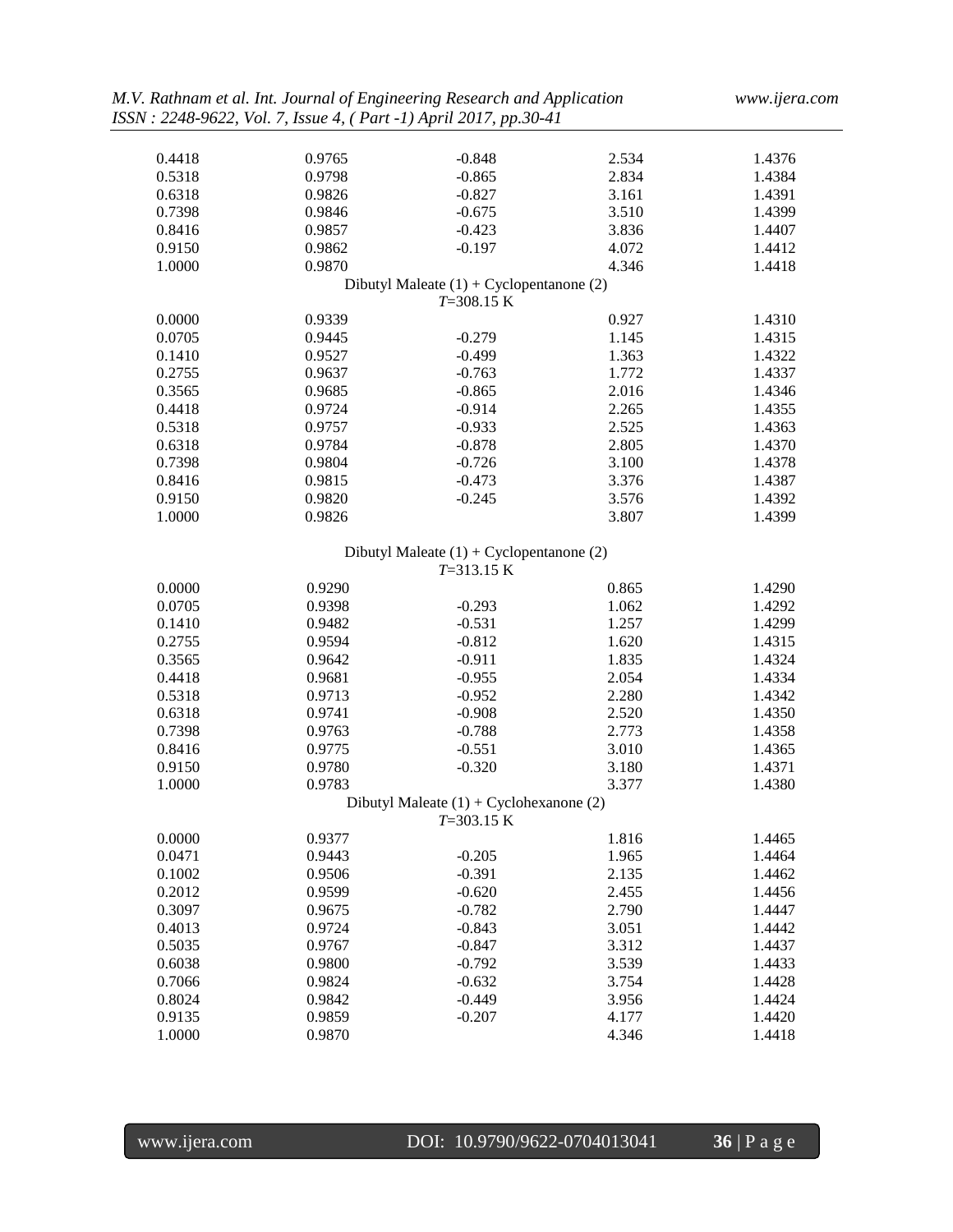|               |        | Dibutyl Maleate $(1) + Cyclohexanone (2)$<br>$T=308.15 K$  |                              |              |
|---------------|--------|------------------------------------------------------------|------------------------------|--------------|
| 0.0000        | 0.9328 |                                                            | 1.657                        | 1.4440       |
| 0.0471        | 0.9396 | $-0.225$                                                   | 1.798                        | 1.4439       |
| 0.1002        | 0.9460 | $-0.420$                                                   | 1.952                        | 1.4436       |
| 0.2012        | 0.9555 | $-0.671$                                                   | 2.240                        | 1.4430       |
| 0.3097        | 0.9630 | $-0.813$                                                   | 2.544                        | 1.4423       |
| 0.4013        | 0.9681 | $-0.901$                                                   | 2.770                        | 1.4420       |
| 0.5035        | 0.9724 | $-0.900$                                                   | 2.995                        | 1.4415       |
| 0.6038        | 0.9757 | $-0.841$                                                   | 3.185                        | 1.4411       |
| 0.7066        | 0.9783 | $-0.714$                                                   | 3.361                        | 1.4408       |
| 0.8024        | 0.9801 | $-0.528$                                                   | 3.517                        | 1.4405       |
| 0.9135        | 0.9816 | $-0.236$                                                   | 3.681                        | 1.4401       |
| 1.0000        | 0.9826 |                                                            | 3.807                        | 1.4399       |
|               |        | Dibutyl Maleate $(1) + Cyclohexanone (2)$                  |                              |              |
|               |        | $T = 313.15 K$                                             |                              |              |
| 0.0000        | 0.9282 |                                                            | 1.542                        | 1.4420       |
| 0.0471        | 0.9352 | $-0.248$                                                   | 1.678                        | 1.4419       |
| 0.1002        | 0.9417 | $-0.455$                                                   | 1.836                        | 1.4416       |
| 0.2012        | 0.9512 | $-0.705$                                                   | 2.096                        | 1.4410       |
| 0.3097        | 0.9588 | $-0.860$                                                   | 2.355                        | 1.4404       |
| 0.4013        | 0.9638 | $-0.930$                                                   | 2.553                        | 1.4400       |
| 0.5035        | 0.9683 | $-0.961$                                                   | 2.743                        | 1.4396       |
| 0.6038        | 0.9716 | $-0.900$                                                   | 2.910                        | 1.4392       |
| 0.7066        | 0.9742 | $-0.771$                                                   | 3.059                        | 1.4389       |
| 0.8024        | 0.9760 | $-0.582$                                                   | 3.174                        | 1.4386       |
| 0.9135        | 0.9774 | $-0.264$                                                   | 3.298                        | 1.4382       |
| 1.0000        | 0.9783 |                                                            | 3.377                        | 1.4380       |
|               |        | Dibutyl Maleate $(1) + 3$ -Pentanone $(2)$<br>$T=303.15 K$ |                              |              |
| 0.0000        | 0.8057 |                                                            | 0.429                        | 1.3879       |
| 0.0508        | 0.8256 | $-0.149$                                                   | 0.513                        | 1.3925       |
| 0.1135        | 0.8473 | $-0.324$                                                   | 0.630                        | 1.3976       |
| 0.2135        | 0.8763 | $-0.536$                                                   | 0.830                        | 1.4045       |
| 0.3133        | 0.9000 | $-0.687$                                                   | 1.072                        | 1.4103       |
| 0.4052        | 0.9182 | $-0.768$                                                   | 1.344                        | 1.4154       |
| 0.5078        | 0.9353 | $-0.798$                                                   | 1.715                        | 1.4207       |
| 0.6065        | 0.9491 | $-0.754$                                                   | 2.145                        | 1.4256       |
| 0.7152        | 0.9619 | $-0.627$                                                   | 2.695                        | 1.4305       |
| 0.8098        | 0.9714 | $-0.460$                                                   | 3.226                        | 1.4345       |
| 0.9185        | 0.9807 | $-0.190$                                                   | 3.852                        | 1.4388       |
| 1.0000        | 0.9870 |                                                            | 4.346                        | 1.4418       |
|               |        | Dibutyl Maleate $(1) + 3$ -Pentanone $(2)$<br>$T=308.15 K$ |                              |              |
| 0.0000        | 0.8017 |                                                            | 0.397                        | 1.3857       |
| 0.0508        | 0.8214 | $-0.130$                                                   | 0.479                        | 1.3900       |
| 0.1135        | 0.8428 | $-0.270$                                                   | 0.584                        | 1.3949       |
| 0.2135        | 0.8718 | $-0.490$                                                   | 0.775                        | 1.4019       |
| 0.3133        | 0.8954 | $-0.632$                                                   | 0.995                        | 1.4078       |
| 0.4052        | 0.9136 | $-0.717$                                                   | 1.239                        | 1.4129       |
| 0.5078        | 0.9306 | $-0.732$                                                   | 1.564                        | 1.4182       |
| 0.6065        | 0.9444 | $-0.688$                                                   | 1.935                        | 1.4230       |
| 0.7152        | 0.9572 | $-0.561$                                                   | 2.401                        | 1.4281       |
| www.ijera.com |        |                                                            | DOI: 10.9790/9622-0704013041 | 37   P a g e |
|               |        |                                                            |                              |              |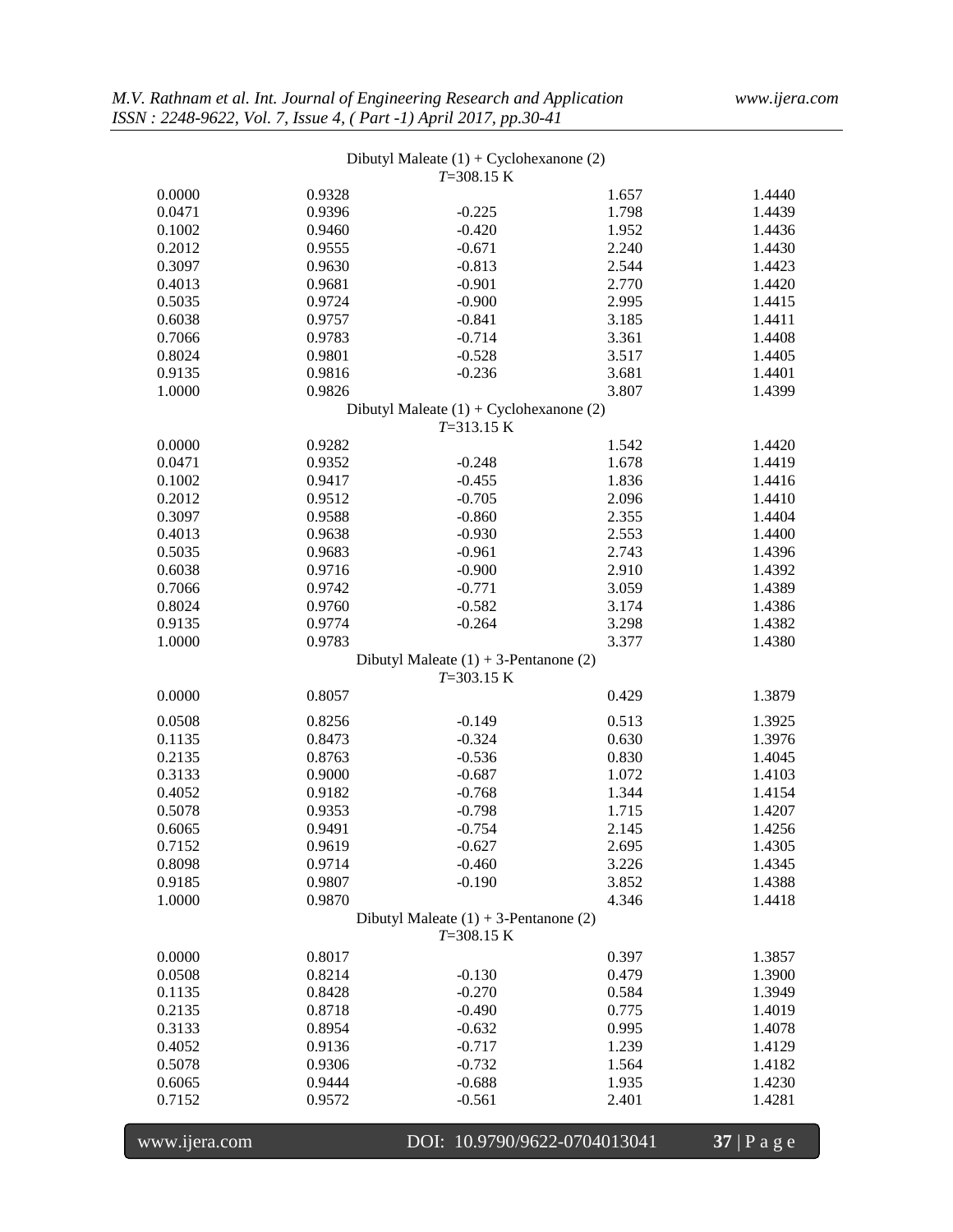| M.V. Rathnam et al. Int. Journal of Engineering Research and Application |  |  |
|--------------------------------------------------------------------------|--|--|
| ISSN: 2248-9622, Vol. 7, Issue 4, (Part -1) April 2017, pp.30-41         |  |  |

| 0.8098 | 0.9667 | $-0.393$                                   | 2.858 | 1.4322 |
|--------|--------|--------------------------------------------|-------|--------|
| 0.9185 | 0.9761 | $-0.143$                                   | 3.404 | 1.4366 |
| 1.0000 | 0.9826 |                                            | 3.807 | 1.4399 |
|        |        | Dibutyl Maleate $(1) + 3$ -Pentanone $(2)$ |       |        |
|        |        | $T=313.15 \text{ K}$                       |       |        |
| 0.0000 | 0.7977 |                                            | 0.388 | 1.3835 |
| 0.0508 | 0.8171 | $-0.095$                                   | 0.466 | 1.3874 |
| 0.1135 | 0.8382 | $-0.198$                                   | 0.566 | 1.3920 |
| 0.2135 | 0.8669 | $-0.377$                                   | 0.745 | 1.3990 |
| 0.3133 | 0.8904 | $-0.502$                                   | 0.951 | 1.4051 |
| 0.4052 | 0.9086 | $-0.585$                                   | 1.167 | 1.4103 |
| 0.5078 | 0.9256 | $-0.597$                                   | 1.457 | 1.4156 |
| 0.6065 | 0.9394 | $-0.548$                                   | 1.782 | 1.4205 |
| 0.7152 | 0.9522 | $-0.415$                                   | 2.185 | 1.4256 |
| 0.8098 | 0.9618 | $-0.262$                                   | 2.582 | 1.4297 |
| 0.9185 | 0.9716 | $-0.097$                                   | 3.039 | 1.4344 |
| 1.0000 | 0.9783 |                                            | 3.377 | 1.4380 |

**Table 2:** Derived Parameters of equation (3) for various functions and standard deviation of the binary mixtures at (303.15, 308.15 and 313.15) K

| Function      | $T\!/\mathrm{K}$ | $A_{\rm o}$ | $A_1$                                      | $A_2$     | $A_3$     | $\sigma$ |
|---------------|------------------|-------------|--------------------------------------------|-----------|-----------|----------|
|               |                  |             | Dibutyl Maleate $(1) +$ Acetophenone $(2)$ |           |           |          |
| $V^{\rm E}$   | 303.15           | $-0.9715$   | 0.4201                                     | $-0.8418$ | 5.699     | 0.009    |
|               | 308.15           | 0.2476      | 0.2794                                     | $-1.8409$ | 7.9291    | 0.008    |
|               | 313.15           | $-0.0849$   | 0.1404                                     | $-0.7692$ | 3.3835    | 0.004    |
| $\Delta\eta$  | 303.15           | $-0.4982$   | 0.0489                                     | 0.3307    | $-0.9116$ | 0.001    |
|               | 308.15           | $-0.0740$   | 0.0132                                     | $-0.0576$ | 0.4788    | 0.001    |
|               | 313.15           | $-0.0104$   | $-0.0095$                                  | $-0.0546$ | 0.1909    | 0.000    |
|               |                  |             | Dibutyl Maleate $(1) + Cyclopentanone (2)$ |           |           |          |
| $V^{\rm E}$   | 303.15           | $-3.5219$   | $-0.1547$                                  | 0.1831    | 1.2517    | 0.016    |
|               | 308.15           | $-3.7546$   | $-0.1593$                                  | $-0.0689$ | 1.1444    | 0.008    |
|               | 313.15           | $-3.8683$   | 0.0134                                     | $-0.7704$ | 0.2469    | 0.009    |
| $\Delta \eta$ | 303.15           | 0.2229      | $-0.0326$                                  | $-0.1479$ | 0.0597    | 0.001    |
|               | 308.15           | 0.2653      | $-0.0425$                                  | $-0.0977$ | 0.0037    | 0.001    |
|               | 313.15           | 0.3147      | $-0.0557$                                  | $-0.0907$ | $-0.0040$ | 0.001    |
|               |                  |             | Dibutyl Maleate $(1) + Cyclohexanone (2)$  |           |           |          |
| $V^{\rm E}$   | 303.15           | $-2.0499$   | 0.3746                                     | 0.8162    | $-0.2328$ | 0.010    |
|               | 308.15           | $-2.7778$   | 0.2711                                     | 1.1174    | $-0.1345$ | 0.008    |
|               | 313.15           | $-3.3766$   | $-0.4111$                                  | 0.6939    | 0.2930    | 0.009    |
| $\Delta \eta$ | 303.15           | $-0.4104$   | $-0.9386$                                  | 1.1420    | $-0.8287$ | 0.007    |
|               | 308.15           | $-0.4523$   | $-0.9790$                                  | 1.0194    | $-0.6360$ | 0.005    |
|               | 313.15           | $-0.5040$   | $-1.0118$                                  | 0.7944    | $-0.5222$ | 0.005    |
|               |                  |             | Dibutyl Maleate $(1) + 3$ -Pentanone $(2)$ |           |           |          |
| $V^{\rm E}$   | 303.15           | $-3.1980$   | 0.0377                                     | 0.3699    | 0.4270    | 0.006    |
|               | 308.15           | $-2.9656$   | 0.1482                                     | 0.7807    | 0.3528    | 0.010    |
|               | 313.15           | $-2.3992$   | 0.2964                                     | 1.1603    | 0.1763    | 0.005    |
| $\Delta\eta$  | 303.15           | $-2.8014$   | 0.0603                                     | 0.7277    | 0.0130    | 0.005    |
|               | 308.15           | $-2.2608$   | $-0.0013$                                  | 0.6508    | 0.2329    | 0.002    |
|               | 313.15           | $-1.7979$   | 0.0334                                     | 0.5781    | 0.2472    | 0.003    |
|               |                  |             |                                            |           |           |          |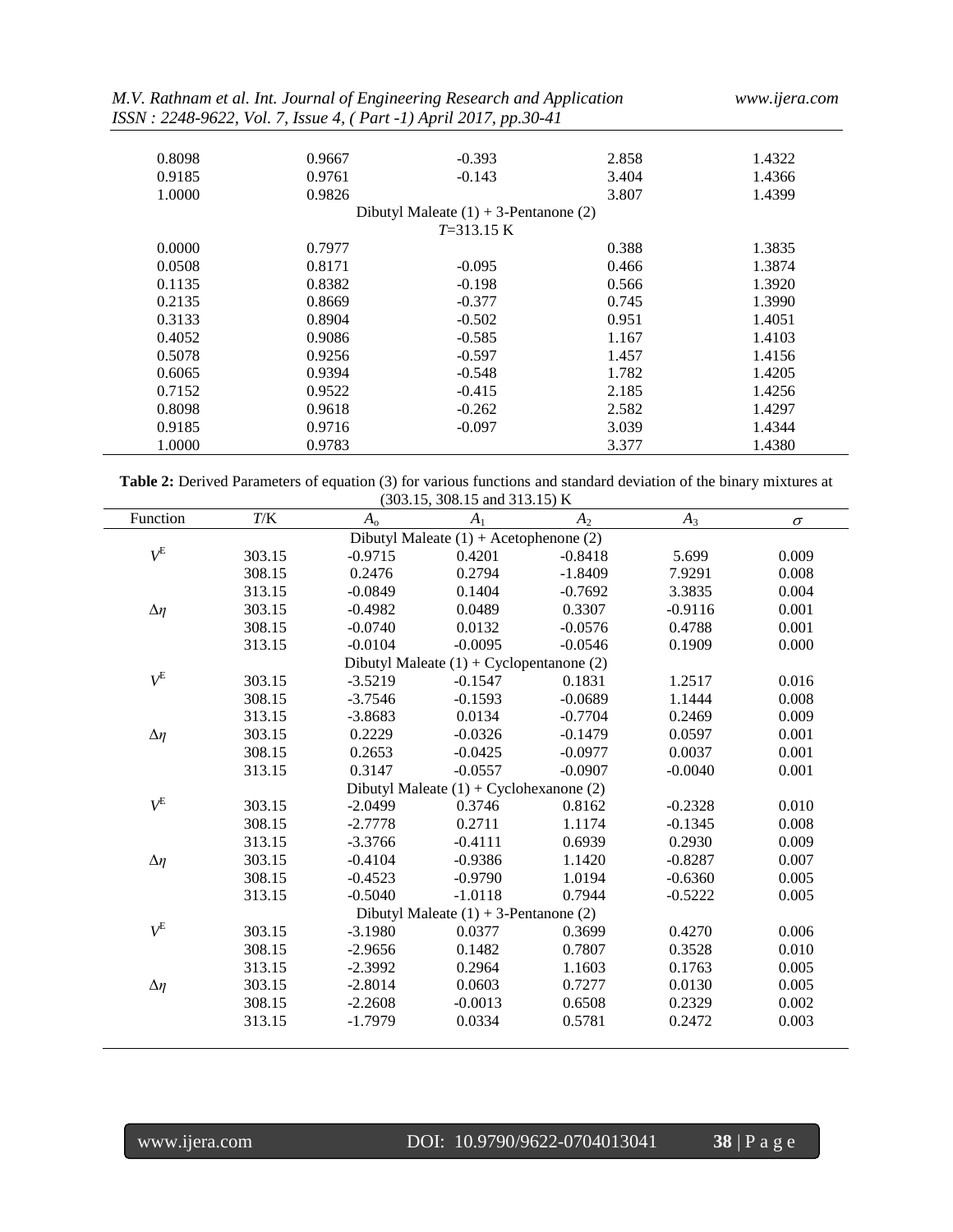| <b>Binary Mixtures</b>  |        |          |            |          |              |                       |           |           |              |
|-------------------------|--------|----------|------------|----------|--------------|-----------------------|-----------|-----------|--------------|
| System                  | T/K    |          | Auslaender |          |              | Krishnan-Laddha Model |           |           |              |
|                         |        | $B_{12}$ | $A_{21}$   | $B_{21}$ | $\sigma$ (%) | $B_{12}$              | $C_{12}$  | $D_{12}$  | $\sigma$ (%) |
| Dibutyl Maleate $(1)$ + | 303.15 | 4.7855   | 5.3809     | 0.1930   | 0.14         | $-0.2721$             | 0.0690    | $-0.0403$ | 0.12         |
| Acetophenone (2)        | 308.15 | 3.2294   | 3.4823     | 0.3030   | 0.08         | $-0.2742$             | 0.0738    | $-0.0361$ | 0.02         |
|                         | 313.15 | 1.9458   | 1.9869     | 0.5201   | 0.02         | $-0.2717$             | 0.0780    | $-0.0240$ | 0.03         |
| Dibutyl Maleate $(1)$ + | 303.15 | 4.6532   | 4.3612     | 0.2193   | 0.34         | $-0.6750$             | 0.2991    | $-0.1234$ | 0.23         |
| Cyclopentanone(2)       | 308.15 | 7.2236   | 6.5687     | 0.1455   | 0.19         | $-0.6560$             | 0.2926    | $-0.1269$ | 0.30         |
|                         | 313.15 | 9.0107   | 7.9071     | 0.1204   | 0.17         | $-0.6449$             | 0.2887    | $-0.1226$ | 0.30         |
| Dibutyl Maleate $(1)$ + | 303.15 | 1.0483   | 0.7648     | 0.9254   | 0.54         | $-0.3788$             | 0.0190    | 0.1693    | 1.18         |
| Cyclohexanone (2)       | 308.15 | 0.1052   | 0.0828     | 7.3497   | 0.29         | $-0.4018$             | 0.0221    | 0.1622    | 1.18         |
|                         | 313.15 | 0.7970   | 0.4878     | 0.9708   | 0.14         | $-0.4213$             | 0.0342    | 0.1130    | 1.01         |
| Dibutyl Maleate $(1)$ + | 303.15 | 1.1939   | 3.1518     | 0.4644   | 0.91         | $-0.4217$             | $-0.0919$ | 0.0226    | 2.60         |
| 3-Pentanone (2)         | 308.15 | 1.7540   | 4.0973     | 0.3329   | 0.56         | $-0.4508$             | $-0.0549$ | 0.0187    | 2.50         |
|                         | 313.15 | 2.1431   | 4.5415     | 0.2810   | 0.49         | $-0.4612$             | $-0.0363$ | 0.0158    | 2.31         |

**Table 3:** Adjustable Parameters and Percentage Standard Deviation *σ* (%) of correlations for the Viscosities of

**Table 4:** Average Percentage Deviation (APD) in the Refractive Index from Different Mixing Relations

| System                  | T/K    | Lorentz-Lorentz | Weiner     | Newton     |
|-------------------------|--------|-----------------|------------|------------|
|                         |        | <b>APD</b>      | <b>APD</b> | <b>APD</b> |
| Dibutyl Maleate $(1) +$ | 303.15 | 0.052           | 0.041      | 0.191      |
| Acetophenone $(2)$      | 308.15 | 0.101           | 0.071      | 0.286      |
|                         | 313.15 | 0.139           | 0.096      | 0.362      |
| Dibutyl Maleate $(1) +$ | 303.15 | 0.055           | 0.034      | 0.106      |
| Cyclopentanone (2)      | 308.15 | 0.062           | 0.038      | 0.119      |
|                         | 313.15 | 0.073           | 0.045      | 0.142      |
| Dibutyl Maleate $(1) +$ | 303.15 | 0.021           | 0.013      | 0.041      |
| Cyclohexanone (2)       | 308.15 | 0.016           | 0.010      | 0.030      |
|                         | 313.15 | 0.015           | 0.010      | 0.030      |
| Dibutyl Maleate $(1) +$ | 303.15 | 0.146           | 0.095      | 0.310      |
| 3-Pentanone (2)         | 308.15 | 0.170           | 0.110      | 0.356      |
|                         | 313.15 | 0.201           | 0.130      | 0.413      |

Table 5: Parameters of the Pure Components used in PFP theory calculations at (303.15, 308.15 and 313.15) K

| Component       | T/K    | $10^4 \alpha / K^{-1}$ | $10^4 K_{\rm T}$ /<br>$MPa^{-1}$ | $\tilde{}$<br>$\mathcal{V}$ | $P^* /$ J.cm <sup>-3</sup> | $V^* / \text{cm}^3 \text{.} \text{mol}^{-1}$ |
|-----------------|--------|------------------------|----------------------------------|-----------------------------|----------------------------|----------------------------------------------|
| Dibutyl Maleate | 303.15 | 8.29                   | 67.0                             | 1.2146                      | 55.33                      | 190.43                                       |
|                 | 308.15 | 8.32                   | 68.9                             | 1.2183                      | 55.23                      | 190.71                                       |
|                 | 313.15 | 8.36                   | 70.8                             | 1.2222                      | 55.23                      | 190.94                                       |
| Acetophenone    | 303.15 | 5.81                   | 22.4                             | 1.1574                      | 105.32                     | 101.79                                       |
|                 | 308.15 | 5.83                   | 23.0                             | 1.1602                      | 105.13                     | 101.84                                       |
|                 | 313.15 | 5.85                   | 23.6                             | 1.1630                      | 104.98                     | 101.94                                       |
| Cyclopentanone  | 303.15 | 10.83                  | 38.6                             | 1.2681                      | 136.77                     | 70.68                                        |
|                 | 308.15 | 10.89                  | 39.8                             | 1.2729                      | 136.61                     | 70.76                                        |
|                 | 313.15 | 10.95                  | 41.0                             | 1.2777                      | 136.53                     | 70.87                                        |
| Cyclohexanone   | 303.15 | 9.45                   | 37.9                             | 1.2396                      | 116.15                     | 84.44                                        |
|                 | 308.15 | 9.49                   | 39.0                             | 1.2438                      | 115.99                     | 84.60                                        |
|                 | 313.15 | 9.54                   | 40.1                             | 1.2481                      | 116.06                     | 84.72                                        |
| 3-Pentanone     | 303.15 | 9.93                   | 46.3                             | 1.2497                      | 101.54                     | 85.54                                        |
|                 | 308.15 | 9.98                   | 47.7                             | 1.2541                      | 101.40                     | 85.66                                        |
|                 | 313.15 | 10.03                  | 49.3                             | 1.2586                      | 100.92                     | 85.79                                        |

www.ijera.com DOI: 10.9790/9622-0704013041 **39** | P a g e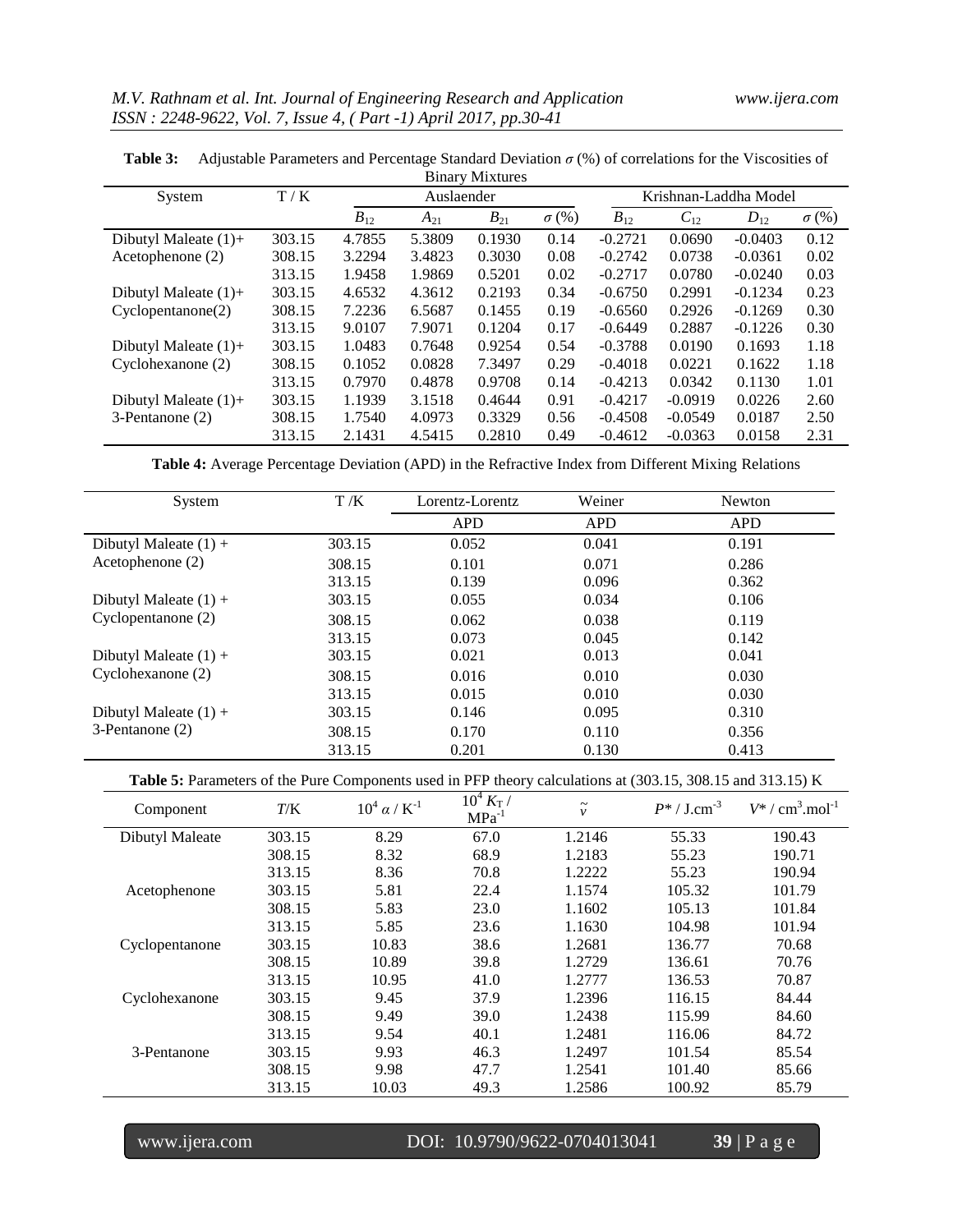| <b>Table 6</b> Calculated Values of Three Contributions of the PFP Theory to Excess Volume at (303.15, 308.15 and |  |
|-------------------------------------------------------------------------------------------------------------------|--|
|-------------------------------------------------------------------------------------------------------------------|--|

| 313.15) K        |        |             |                                                |            |                        |                                                |                      |  |
|------------------|--------|-------------|------------------------------------------------|------------|------------------------|------------------------------------------------|----------------------|--|
| System           | T/K    | $\chi_{12}$ | $V^{E}/$ cm <sup>3</sup> .mol <sup>-1</sup> at |            |                        | Calculated contributions $\rm / \, cm3. mol-1$ |                      |  |
|                  |        | $J.cm^{-3}$ | $(x_1 = x_2 = 0.5)$                            |            |                        |                                                |                      |  |
|                  |        |             | Experimental                                   | <b>PFP</b> | Interactional          | Free                                           | $P^*$ effect         |  |
|                  |        |             |                                                |            | $V^E$ <sub>(int)</sub> | Volume                                         | $V^E_{\;\;\rm (ip)}$ |  |
|                  |        |             |                                                |            |                        | $V^E_{(fv)}$                                   |                      |  |
| Dibutyl Maleate  | 303.15 | 0.8133      | $-0.556$                                       | $-0.545$   | 0.00089                | 0.00390                                        | $-0.00050$           |  |
| $(1) +$          | 308.15 | 2.2233      | $-0.359$                                       | $-0.372$   | 0.00092                | 0.00403                                        | $-0.00052$           |  |
| Acetophenone (2) | 313.15 | 3.5429      | $-0.204$                                       | $-0.207$   | 0.00094                | 0.00418                                        | $-0.00054$           |  |
| Dibutyl Maleate  | 303.15 | $-2.5453$   | $-0.865$                                       | $-0.914$   | 0.00110                | 0.00343                                        | $-0.00057$           |  |
| $(1) +$          | 308.15 | $-2.7605$   | $-0.933$                                       | $-0.982$   | 0.00113                | 0.00358                                        | $-0.00060$           |  |
| Cyclopentanone   | 313.15 | $-2.8940$   | $-0.952$                                       | $-1.034$   | 0.00116                | 0.00370                                        | $-0.00062$           |  |
| (2)              |        |             |                                                |            |                        |                                                |                      |  |
| Dibutyl Maleate  | 303.15 | $-4.9241$   | $-0.847$                                       | $-0.885$   | 0.00113                | 0.00075                                        | $-0.00011$           |  |
| $(1) +$          | 308.15 | $-5.1717$   | $-0.900$                                       | $-0.950$   | 0.00116                | 0.00078                                        | $-0.00011$           |  |
| Cyclohexanone    | 313.15 | $-5.3670$   | $-0.961$                                       | $-1.008$   | 0.00119                | 0.00081                                        | $-0.00012$           |  |
| (2)              |        |             |                                                |            |                        |                                                |                      |  |
| Dibutyl Maleate  | 303.15 | $-3.3316$   | $-0.798$                                       | $-0.793$   | 0.00122                | 0.00147                                        | $-0.00017$           |  |
| $(1) +$          | 308.15 | $-2.7734$   | $-0.732$                                       | $-0.722$   | 0.00125                | 0.00154                                        | $-0.00018$           |  |
| 3-Pentanone (2)  | 313.15 | $-1.8022$   | $-0.597$                                       | $-0.569$   | 0.00129                | 0.00158                                        | $-0.00019$           |  |
|                  |        |             |                                                |            |                        |                                                |                      |  |



**Fig. 1** Excess Volume,  $V^E$  as a function of Dibutyl Maleate mole fraction,  $x_1$ (Dibutyl Maleate + acetophenone): ( $\Box$ ), at 303.15 K; ( $\Diamond$ ), at 308.15 K; ( $\Delta$ ), at 313.15 K. (Dibutyl Maleate + cyclopentanone): (X), at 303.15 K; ( $\star$ ), at 308.15 K; (**-**), at 313.15 K. (Dibutyl Maleate + cyclohexanone): (O), at 303.15 K; (+), at 308.15 K; ( $\blacksquare$ ), at 313.15 K. (Dibutyl Maleate + 3-pentanone) :  $\Leftrightarrow$  at 303.15 K;  $(\triangle)$ , at 308.15 K;  $(\bullet)$ , at 313.15 K.